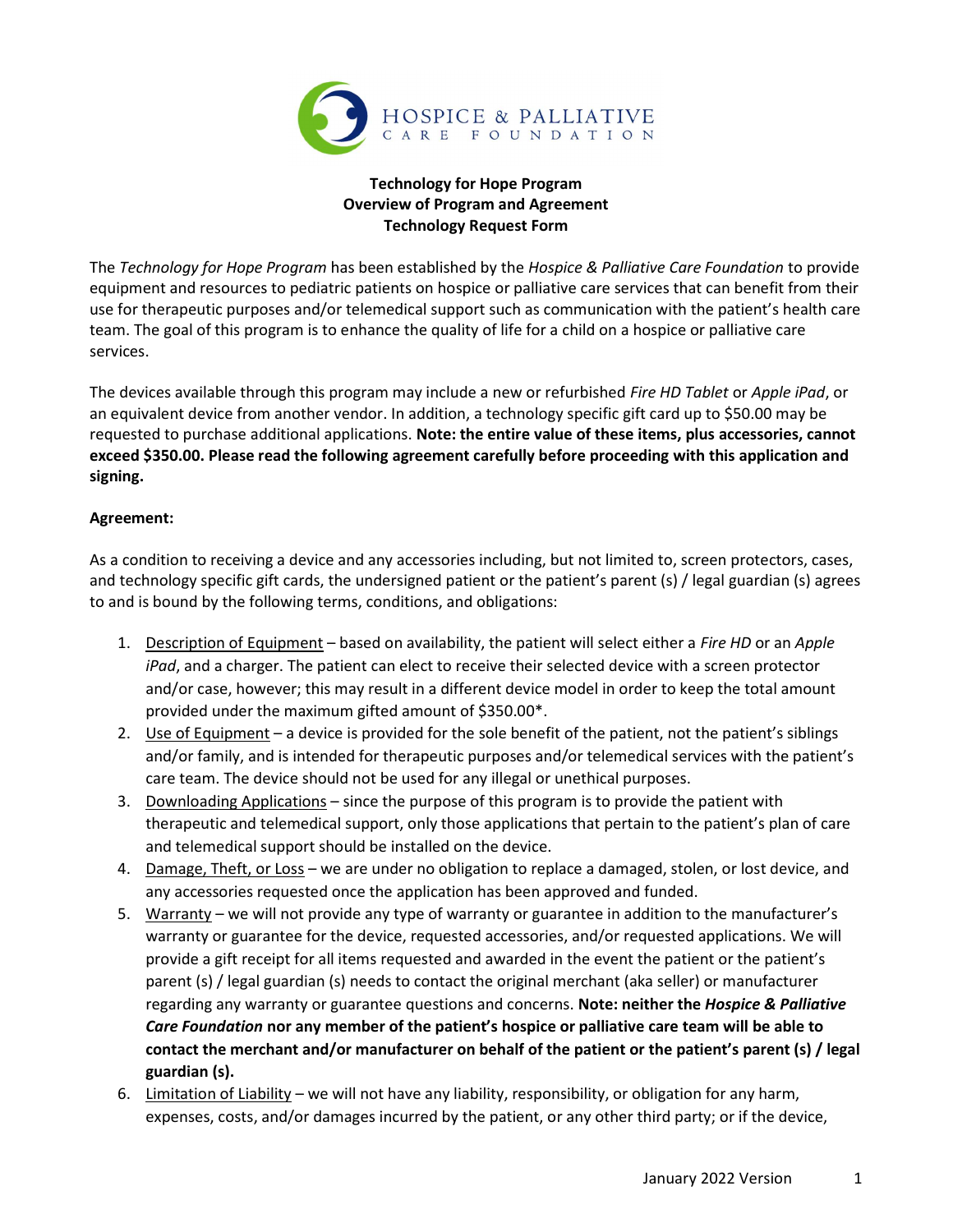requested accessories, and/or requested applications are damaged, defective, not suitable for the patient's use, or any third-party purposes or intended use. We will not be liable for any direct, indirect, special, incidental, or consequential damages arising out of or under this agreement, however caused, whether in contract, tort, or otherwise.

- 7. Choice of Merchant it is at the discretion of the Hospice & Palliative Care Foundation to choose the merchant for the purchase of the selected device, applications, and/or accessories.
- 8. Connectivity and Data Plan Requirements since the device will not come with a data plan or any type of mobile service plan, it will be the responsibility of the patient to have a strong, reliable connection to the internet, Wi-Fi, or comparable data plan with a mobile service provider. Please check with your mobile service provider before finalizing your selection as devices cannot be returned and exchanged once an application has been approved and funded.
- 9. Reliable Shipping Address a reliable, physical address, no post office box, is required that is capable of receiving deliveries from various carriers including, but not limited to, Amazon, FedEx, UPS, and the United States Postal Service. Note: equipment and accessories cannot be sent to any member of the patient's healthcare team.
- 10. Maximum Costs\* the total maximum cost for the device, applications, and/or accessories cannot exceed \$350.00 per patient.

By signing below, the patient agrees to and understands the previous terms and conditions, and accepts responsibility for the device and any accessories selected during the purchase process. If the patient is a minor (under the age of 18), or the patient is not legally competent to sign, the parent (s) / legal guardian (s) must agree to the terms and conditions, and accept responsibility for the device and any accessories selected during the purchase process. In addition, if the patient received assistance completing this application on behalf of the patient by a member of the patient's healthcare team, by signing below, they agree they have reviewed and confirm the accuracy of the information completed on the patient's behalf.

## Signature Lines for Pediatric Patients Age 18 or Older:

\_\_\_\_\_\_\_\_\_\_\_\_\_\_\_\_\_\_\_\_\_\_\_\_\_\_\_\_\_\_\_\_\_\_\_\_\_\_\_\_\_\_\_\_

I certify that I am eighteen (18) years of age or older, and that I am competent to contract in my own name. I have read this release before signing below and I fully understand the contents, meaning, and impact of this release.

\_\_\_\_\_\_\_\_\_\_\_\_\_\_\_\_\_\_\_\_\_\_\_\_\_\_\_\_\_\_\_\_\_\_\_\_\_\_\_\_\_\_\_\_ \_\_\_\_\_\_\_\_\_\_\_\_\_\_\_\_\_\_\_\_\_\_\_

(Signature) (Date)

(Printed Name)

#### ADDITIONAL DISCLOSURE STATEMENTS – PLEASE READ CAREFULLY BEFORE CONTINUING AND SIGNING:

Individuals requesting gifts and relief funds on behalf of a minor patient must be the patient's parent (s) or legal guardian (s). We cannot accept requests from family members or friends unless they have been granted legal guardianship by a family court judge.

As a public nonprofit, 501(c)(3), organization, we cannot provide gifts, awards, and/or relief funds to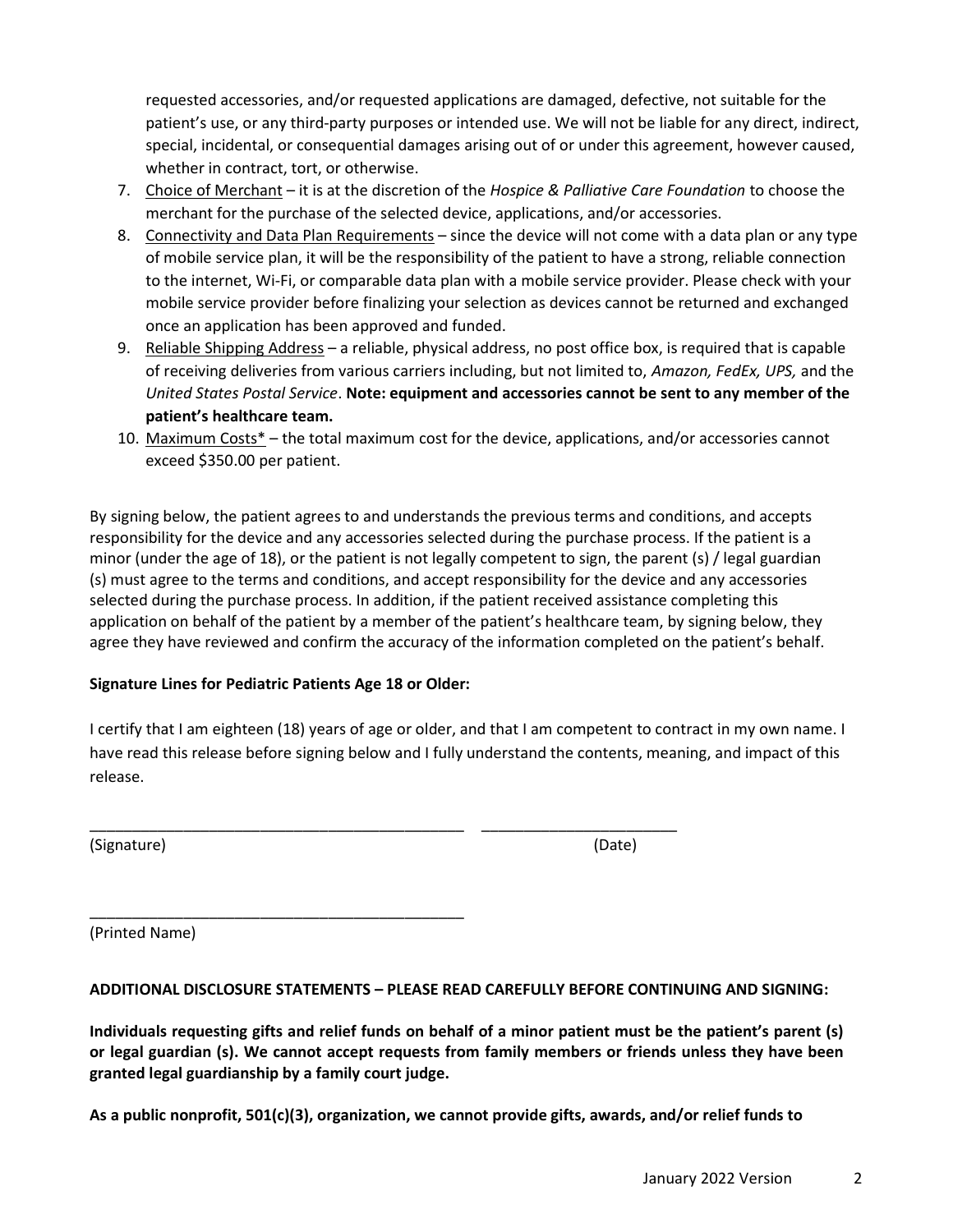individuals that are not a United States Citizen. Accordingly, individuals receiving gifts, awards, and/or relief funds that are funded by The Hospice & Palliative Care Foundation must either be a United States Citizen or a Naturalized United States Citizen.

By signing below, the parent (s) / legal guardian (s) agrees to the foregoing disclosures. They are attesting that they are the patient's parent (s) or legal guardian (s). They are attesting that their minor child (under the age of eighteen) is a United States Citizen or a Naturalized United States Citizen. Individuals that provide false information in the foregoing sections, or is found not be the patient's parent (s) or legal guardian (s), or the patient is found not to be a United States Citizen or a Naturalized United States Citizen, may be subject to criminal and/or civil penalties based on the laws of South Carolina.

If the parent (or legal guardian) received assistance completing this application on behalf of the patient by a member of the patient's healthcare team, by signing below, they agree they have reviewed and confirm the accuracy of the information completed on the patient's behalf.

#### Signature Lines for Parent (s) or Legal Guardian (s): Note: this is for patients under the age of eighteen (18) and/or incompetent to contract in their own name

I hereby certify that I am the parent (s) or legal guardian (s) of \_\_\_\_\_\_\_\_\_\_\_\_\_\_\_\_\_\_\_\_\_\_\_\_\_\_\_\_\_, and do hereby give consent without reservation on behalf of this person.

| (Parent/Guardian Signature)                                    |       | (Date)                                             |
|----------------------------------------------------------------|-------|----------------------------------------------------|
| (Printed Name)                                                 |       |                                                    |
|                                                                |       |                                                    |
| <b>Patient/Patient's Family Section - -</b>                    |       |                                                    |
| Pediatric Patient's Name: ________________<br>(First and Last) |       |                                                    |
| Pediatric Patient's Address:                                   |       |                                                    |
| <b>Street</b>                                                  |       |                                                    |
| City                                                           | State | Zip Code                                           |
| Patient's County                                               |       |                                                    |
| Patient's Date of Birth                                        |       | Patient's Gender                                   |
| Patient's Ethnicity                                            |       | Is this patient a veteran or a child of a veteran? |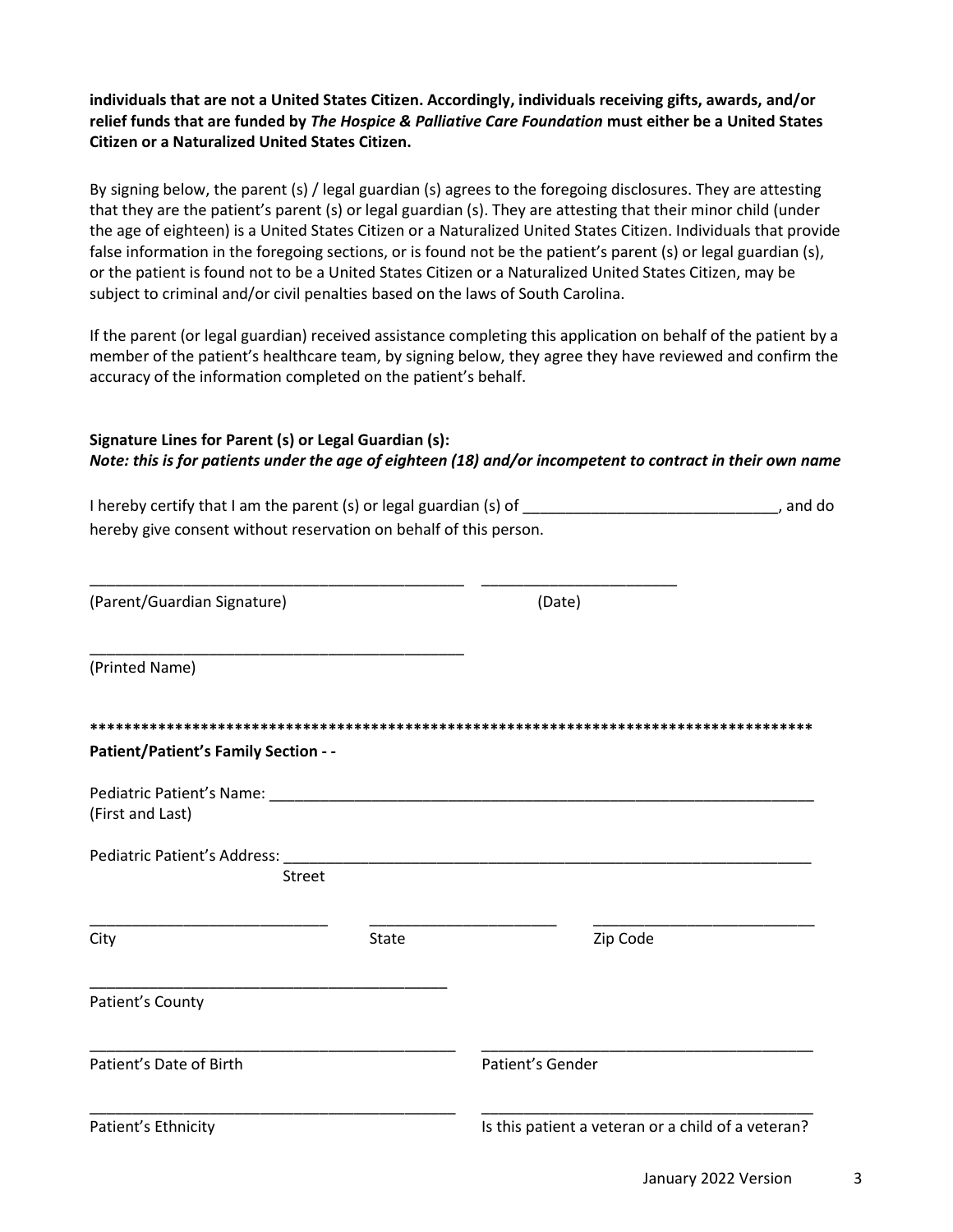| (with area code)                                                                                                |
|-----------------------------------------------------------------------------------------------------------------|
| Parent (s) / Legal Guardian (s) Email Address: Later and San Annual School and School and School and School and |
|                                                                                                                 |
| <b>Technology Request Section - -</b>                                                                           |
| Item Requested (Only Check One):                                                                                |
| Fire HD 8 Kids or Equivalent Model (32GB)<br>(Recommended for ages three to seven years of age)                 |
| Fire HD 10 or Equivalent Model (32GB)<br>(Recommended for anyone over the age of twelve)                        |
| iPad or iPad Mini, or Equivalent (32GB)                                                                         |
| If a new device cannot be purchased, are you willing to accept a refurbished device? ____ Yes _____ No          |
| Accessories Requested: ______ Screen Protector ________ Case<br>_______ Other (Please Explain)                  |
|                                                                                                                 |
|                                                                                                                 |

# Hospice Team Member Please Complete The Following Page: